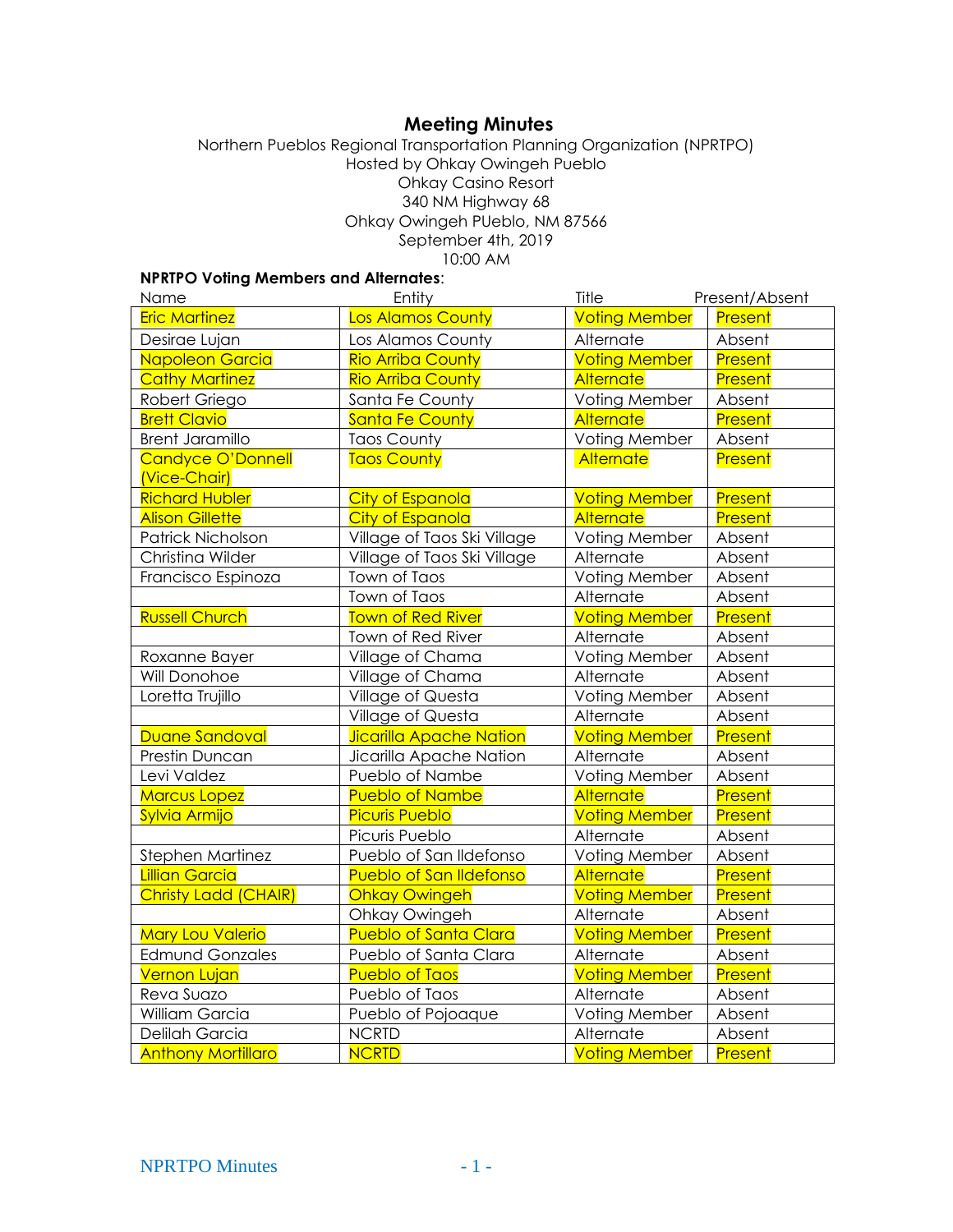#### **NCNMEDD/NPRTPO Staff**

| Dennis T. Salazar | NCNMEDD – RTPO Program Manager/Planner   |
|-------------------|------------------------------------------|
| Lesah Sedillo .   | NCNMEDD - Community Development Director |

#### **NMDOT Staff**

| Stephen Lopez   | NMDOT District-5       |
|-----------------|------------------------|
| Joseph Moriarty | NMDOT Planning Liaison |
| Ron Shutiva     | NMDOT Tribal Liaison   |

#### **Guest Members**

Debra Chavez Taos County Ramon Pacheco Taos County Joe Sanchez WH Pacific Craig Tom WH Pacific

Sybil Cota Ohkay Owingeh Pueblo Roberta Chavez Ohkay Owingeh Pueblo Leo R. Marquez Rio Arriba County

#### **I. Call Meeting to Order**

The Meeting was called to order at 10:15 A.M. by NPRTPO Interim Vice-Chair Candyce O'Donnell, Taos County.

#### **II. Pledge of Allegiance**

A moment of prayer was led by Ohkay Owingeh Pueblo to begin the meeting.

#### **III. Welcome and Introductions/Public Comments:**

Individual introductions were conducted by each NPRTPO member and guests. Interim Vice-Chair O'Donnell welcomed everyone to Ohkay Owingeh Pueblo and thanked everyone for attending the meeting. There were no public comments.

#### **IV. Approval of the Agenda:**

Interim Vice-Chair O'Donnell, called for a motion to approve the agenda Christy Ladd, Ohkay Owingeh Pueblo, made the motion to approve the agenda; the motion was seconded by Mary Lou Valerio, Santa Clara Pueblo. The motion passed and all voted in favor.

#### **V. Approval of the Minutes: July 9th, 2019 – Village of Taos Ski Valley**

Interim Vice-Chair O'Donnell called for a motion to approve the minutes as submitted. Christy Ladd, Ohkay Owingeh called for a couple of clarifications regarding spelling. Brett Clavio, Santa Fe County, made the motion to approve the minutes as amended; the motion was seconded by Anthony Mortillaro, NCRTD. The motion passed and all voted in favor.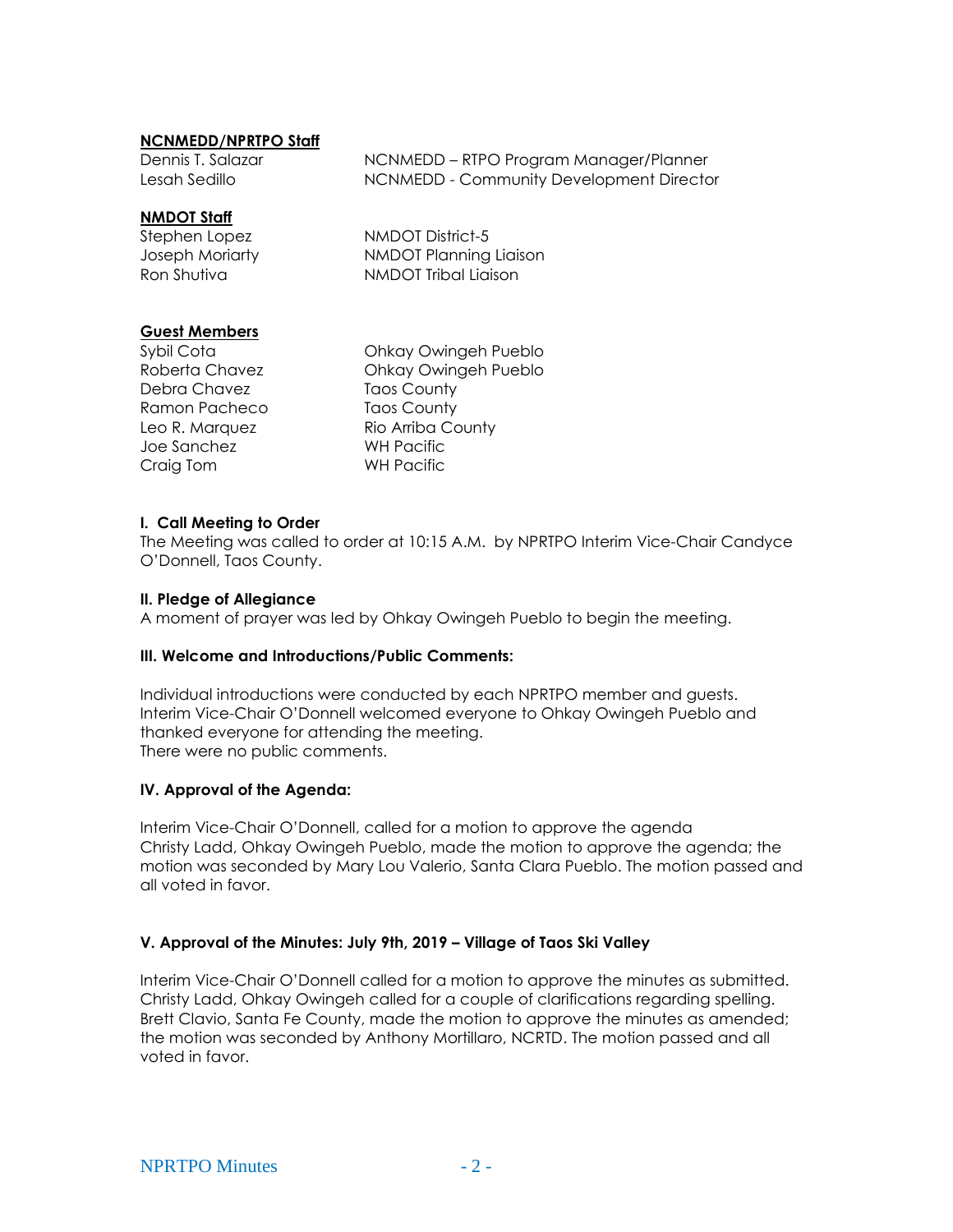### **VI. Election of Officers (NPRTPO Board Members**):

Interim Vice-Chair O'Donnell called for nominations for NPRTPO Chair.

Interim Vice-Chair O'Donnell nominated Christy Ladd, Ohkay Owingeh Pueblo as NPRTPO Chair. Second by Anthony Mortillaro, NCRTD. A roll call vote was taken and all voted in favor. Christy Ladd took over the meeting as the new NPRTPO Chair.

Chair Ladd called for nominations for NPRTPO Vice-Chair

Chair Ladd nominated Candyce O'Donnell as NPRTPO Vice-Chair. Second by Lillian Garcia, San Ildefonso Pueblo.

A roll call vote was taken and all voted in favor. The Board congratulated Christy Ladd and Candyce O'Donnell as the new Chair and Vice-Chair.

### **VII: Presentation PFF/PPFs (NMDOT Planning Liaison, Joseph Moriarty and RTPO Program Manager Dennis T. Salazar):**

NMDOT Planning Liaison Joseph Moriarty along with NPRTPO Planner Dennis T. Salazar conducted a slide-show presentation on PFF and PPF Process. Mr. Moriarty and Mr. Salazar were available to answer questions from the Board after the presentation.

The presentation will be added to the rtponm.org website so the membership can view the presentation whenever they need to view it. The presentation is available upon request as well by contacting Mr. Moriarty at email: [joseph.moriarty@state.nm.us](mailto:joseph.moriarty@state.nm.us) or by contacting Mr. Salazar.

### **VIII. Presentation: North Central Regional Transit District (Jim Nagle, Public Information Officer)**

Mr. Jim Nagle (NCRTD) gave a slide-show presentation on the history of NCRTD and how the NCRTD works. Mr. Nagle was available to answer questions from the Board after the presentation.

The presentation will be available to NPRTPO Board Members via request by contacting Mr. Nagle at e-mail:  $\lim_{\Omega}$  ncrtd.org or by contacting Mr. Salazar.

### **IX. District-5 ZIPPER Meeting Update- Discussion Item (NMDOT, Board Members and RTPO Planners)**

NPRTPO Planner Dennis T. Salazar gave the Board an update regarding the ZIPPER Meeting that was held on August 13th, 2019 at the NMDOT D-5 Office. A handout of the most recent ZIPPER was given to the NPRTPO Membership. Mr. Salazar advised the Board how the ZIPPER works and in working with Mid-Region RTPO and Northwest RTPO in District-5 to make up the ZIPPER. There was a question and answer session, Mr. Stephen Lopez-NMDOT also gave an update on the ZIPPER Meeting and was available to answer questions from the Board.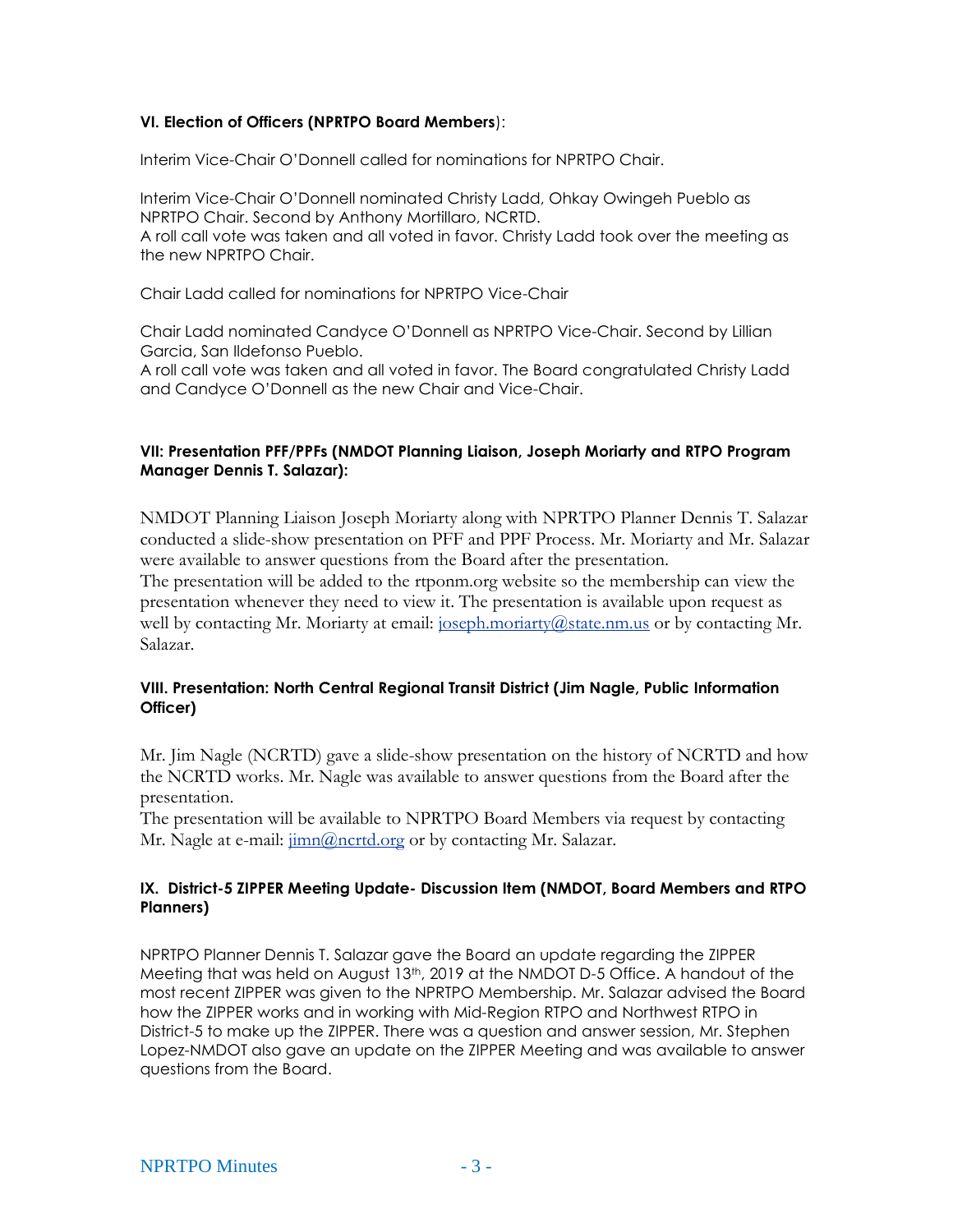### **X. RTIPR Update- Discussion Item (NMDOT, Board Members and RTPO Planners)**

Mr. Salazar gave an update on the RTIPR and how it works hand in hand with the ZIPPER. Mr. Salazar and Ms. Lesah Sedillo, Community Development Director for NCNMEDD let the membership know that they will be planning to create the 2019 RTIPR. This will give the membership the opportunity to review their projects that are on the 2017 RTIPR and make changes or request for new projects. Mr. Stephen Lopez gave an update on the RTIPR as well and was available to answer questions that membership had. It was suggested and determined that a working session at our next NPRTPO Meeting will help the members with PFF/PPF and other assistance they need with projects. Mr. Stephen Lopez agreed that this would be beneficial to everyone. A workshop/work session will be held after the October 10<sup>th</sup>, 2019 NPRTPO Meeting.

### **XI. NPRTPO Project Tracking, Monitoring and Reporting**

NPRTPO Chair Ladd called on Board Members around the room asking if they would like to speak about specific projects in their respective communities. Various updates were given along with some questions from members in the room regarding specific projects.

At this time Chair Ladd had to leave to another meeting. Vice-Chair O'Donnell took over the meeting

### **XII. NMDOT Updates:**

**a. District 5** – Mr. Stephen Lopez gave updates of what is going on around District 5 and was available to answer questions from the membership regarding what is going on in their specific areas. Mr. Lopez encouraged the membership to attend the upcoming training "Managing Changes during Construction from FHWA's Perspective'. The training is hosted by NMDOT and Presented by FHWA. The training will be on September 18<sup>th</sup>, 2019 from 9a-12p at the NMDOT General Office Training Rooms 1 & 2. Mr. Lopez advised that anyone who wants to attend to contact Sally Reeves at [sally.reeves@state.nm.us](mailto:sally.reeves@state.nm.us) . Mr. Salazar also had flyers for this training that was handed out to the membership.

Mr. Lopez discussed the most recent "Call for Projects" and gave a rough timeline on the awards letters that will go out for those communities that were awarded. Mr. Lopez thanked the communities for their hard work.

**b. Planning**- NPRTPO Planning Liaison Joseph Moriarty gave an update regarding the reorganization of the Planning Bureau. Mr. Moriarty also informed the membership that the Long-Range Plan planning is kicking off and stakeholders will have the opportunity to be involved in the process in the Spring of 2020. Mr. Moriarty was available to answer questions from the membership.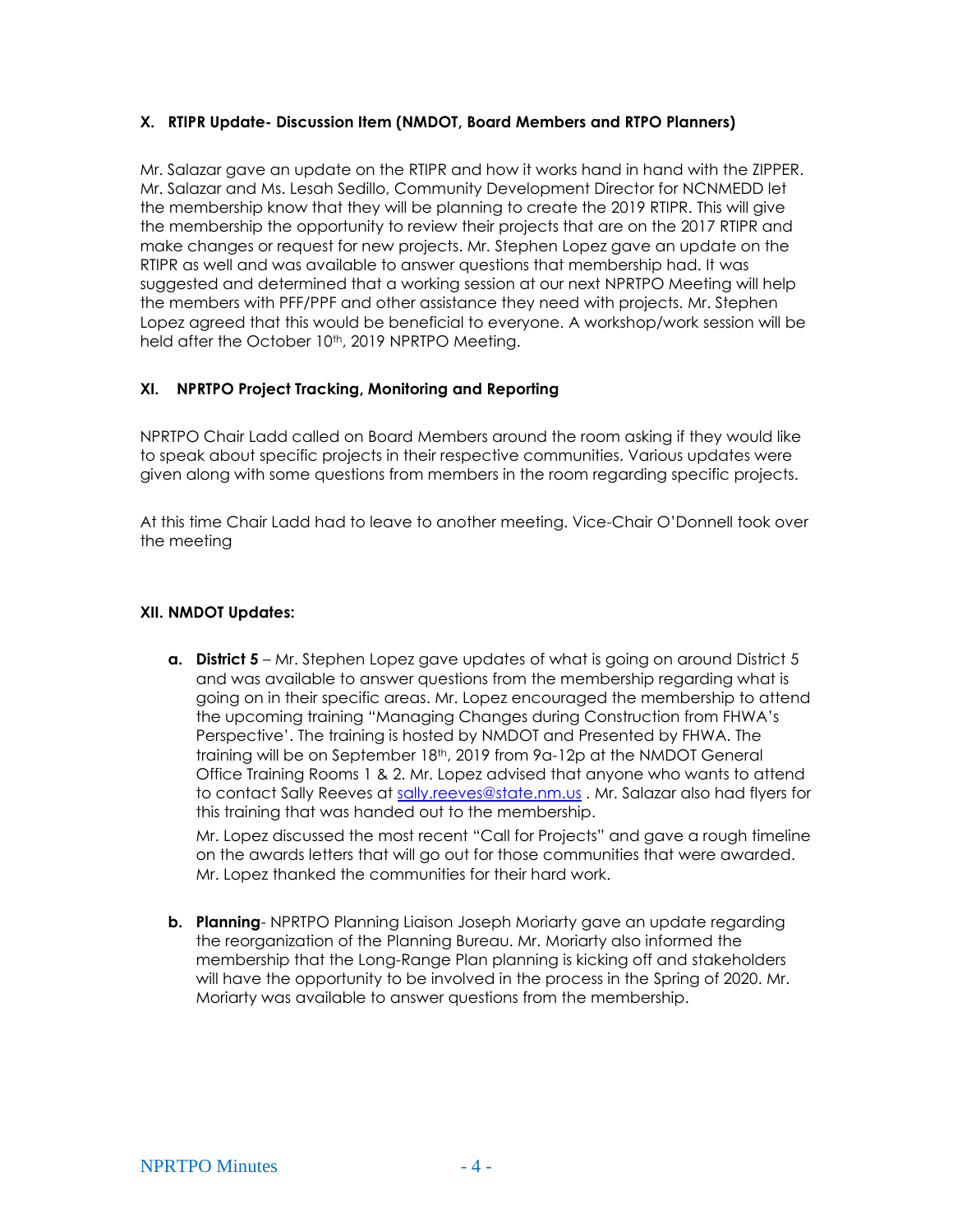**c. Tribal Liaison**- NMDOT Tribal Liaison Ron Shutiva advised that he is continuing to set up meeting with the Pueblos throughout New Mexico to discuss their needs/concerns. Mr. Shutiva also advised that the Tribal Safety Summit will be on November 21st and 22<sup>nd</sup> at the Institute of American Indian Arts in Santa Fe. Mr. Shutiva talked a bit about the hard work and planning that was put into this upcoming Tribal Summit

## **XIII. NPRTPO Planner/Program Manager Updates:**

Mr. Salazar gave an update on the following:

- New Mexico Municipal League Conference was from 8/27 thru 8/30 at the Las Cruces Convention Center.
- Western Planner and APA Conference in Santa Fe, Drury Plaza Hotel Sept 8<sup>th</sup>-11<sup>th</sup>. Conference Theme is "Planning our Places for a Changing Future in the spirit of the City Different". Mr. Brett Clavio from Santa Fe County also gave an update about this upcoming Conference and details of trainings involved.
- Inspection of Public Records Act/Open Meetings Act Training put on by Attorney General will be on Monday, Sept. 9<sup>th</sup> from 1p-4p at Taos County Chambers
- New Mexico Infrastructure Finance Conference Oct 23<sup>rd</sup> thru 25<sup>th</sup> in Las Cruces
- Deadline for 5310/5311 Funding Applications to Transit and Rail was on 8/23/19
- ICIP Deadlines: Special Districts was on 8/2/19, Tribal Government was on 8/16/19, Counties/Municipalities is on 9/6/19, Senior Citizen Programs is on 9/20/19
- Quarterly Roundtable with all RTPOs in the State was held on 8/16/19 in Ruidoso, NM. Discussed Indirect Costs, NMDOT Long Range Statewide Transportation Plan, Regional Transportation Plans, RTIPR /Prioritized Projects List, RTPO Updates
- Please refer to the rtponm.org website. Dennis and Lesah are doing continuous updates.
- NMDOT District 5 ADA/Title VI Compliance with the Agenda Packet, please view. Mr. Salazar also thanked everyone for their hard work on the most recent "Call for Projects" and doing a fantastic job. Mr. Salazar also thanked NMDOT Stephen Lopez, David Quintana, Joseph Moriarty and Ron Shutiva for their leadership and guidance.

Ms. Lesah Sedillo advised everyone that NCNMEDD is here and available to assist our NPRTPO Membership with help they may need in their respective communities. Ms. Sedillo discussed more in detail the upcoming deadlines for ICIP being available to help with ICIP or any other needs the communities may have. Ms. Sedillo was available for questions the Membership had about the ICIP and other general questions. Ms. Sedillo also thanked the NPRTPO Board Members for their hard work and dedication to NPRTPO and to their respective communities.